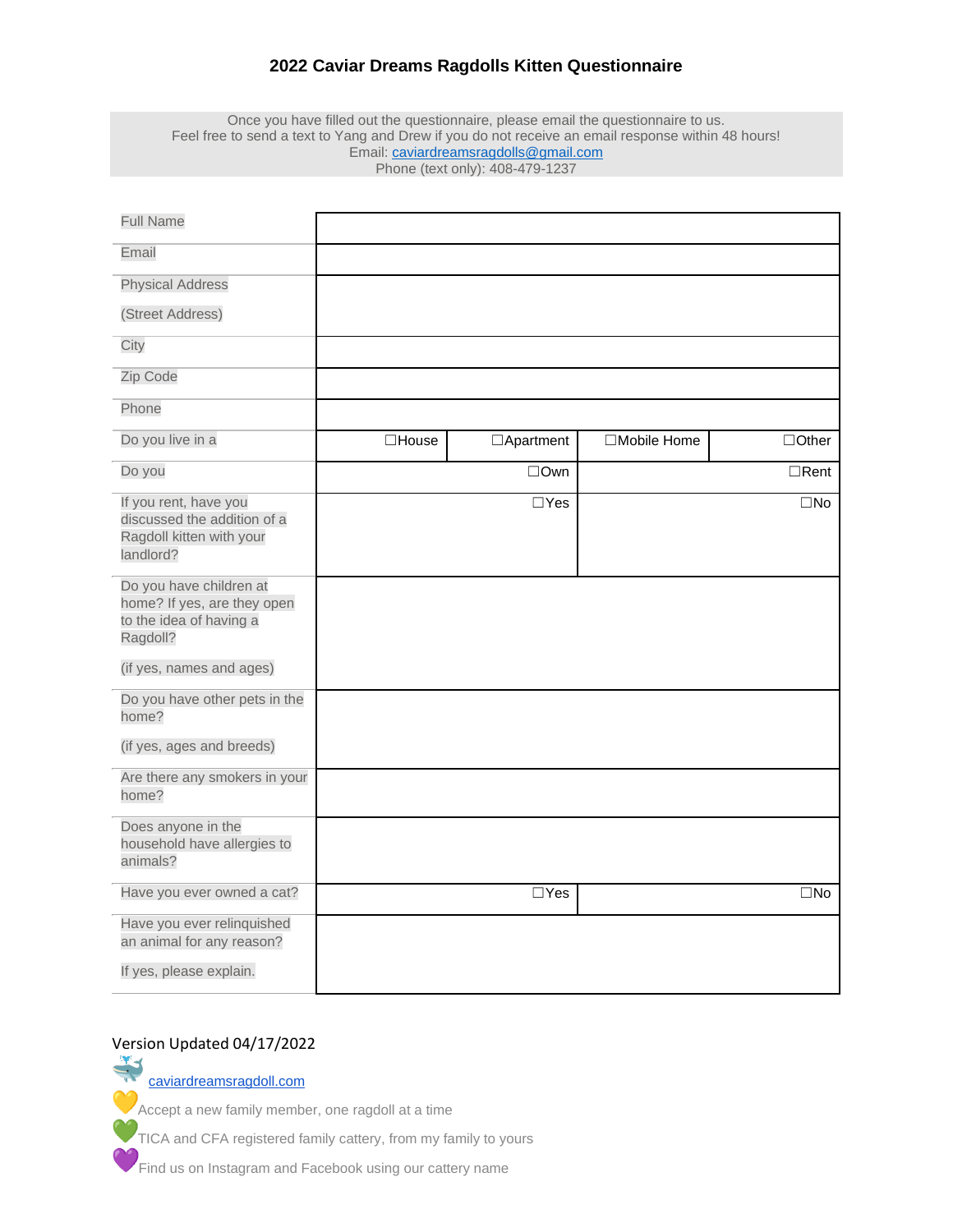## **2022 Caviar Dreams Ragdolls Kitten Questionnaire**

| Do you plan to keep you<br>Ragdoll kitten                                                                                   | □Indoor only |            | □Outdoor Only | $\square$ We will let the kitten<br>decide |
|-----------------------------------------------------------------------------------------------------------------------------|--------------|------------|---------------|--------------------------------------------|
| What areas of your home will<br>the kitten be allowed?                                                                      |              |            |               |                                            |
| Will someone be home with<br>the kitten during the day?<br>How many hours in the day<br>will the kitten be home alone?      |              |            |               |                                            |
| Have you ever declawed a<br>cat?                                                                                            |              |            |               |                                            |
| (if yes, please explain)                                                                                                    |              |            |               |                                            |
| How do you intend to deal<br>with kitty claws and your<br>furniture?                                                        |              |            |               |                                            |
| What brand of cat food do<br>you intend to feed your<br>Ragdoll kitten?                                                     |              |            |               |                                            |
| What is your care plan for<br>your kitten during vacations?                                                                 |              |            |               |                                            |
| How much do you know<br>about the Ragdoll breed?<br>Please tell us about why you<br>would like choose a Ragdoll<br>from us? |              |            |               |                                            |
| What else should we know<br>about you and your family?                                                                      |              |            |               |                                            |
| Are you looking for a specific<br>gender/color/pattern/marking?<br>If you, please tell us what<br>your preferences are      |              |            |               |                                            |
| Are you ready to place a<br>deposit with Caviar Dreams<br>Ragdolls when reservation is<br>open?                             |              | $\Box$ Yes |               | $\square$ No                               |
| If no to the above question,<br>what questions can we<br>answer for you?                                                    |              |            |               |                                            |

All deposits are non-refundable. While we make every effort to ensure availability, we cannot guarantee that your new kitten is in the intended litter unless we tell you so. Our queens can have smaller than expected litters, newborn kittens may not survive, etc. If we are unable to provide you with a kitten from the intended litter, your deposit will

# Version Updated 04/17/2022

[caviardreamsragdoll.com](http://caviardreamsragdoll.com/)

Accept a new family member, one ragdoll at a time

TICA and CFA registered family cattery, from my family to yours

**PE** Find us on Instagram and Facebook using our cattery name